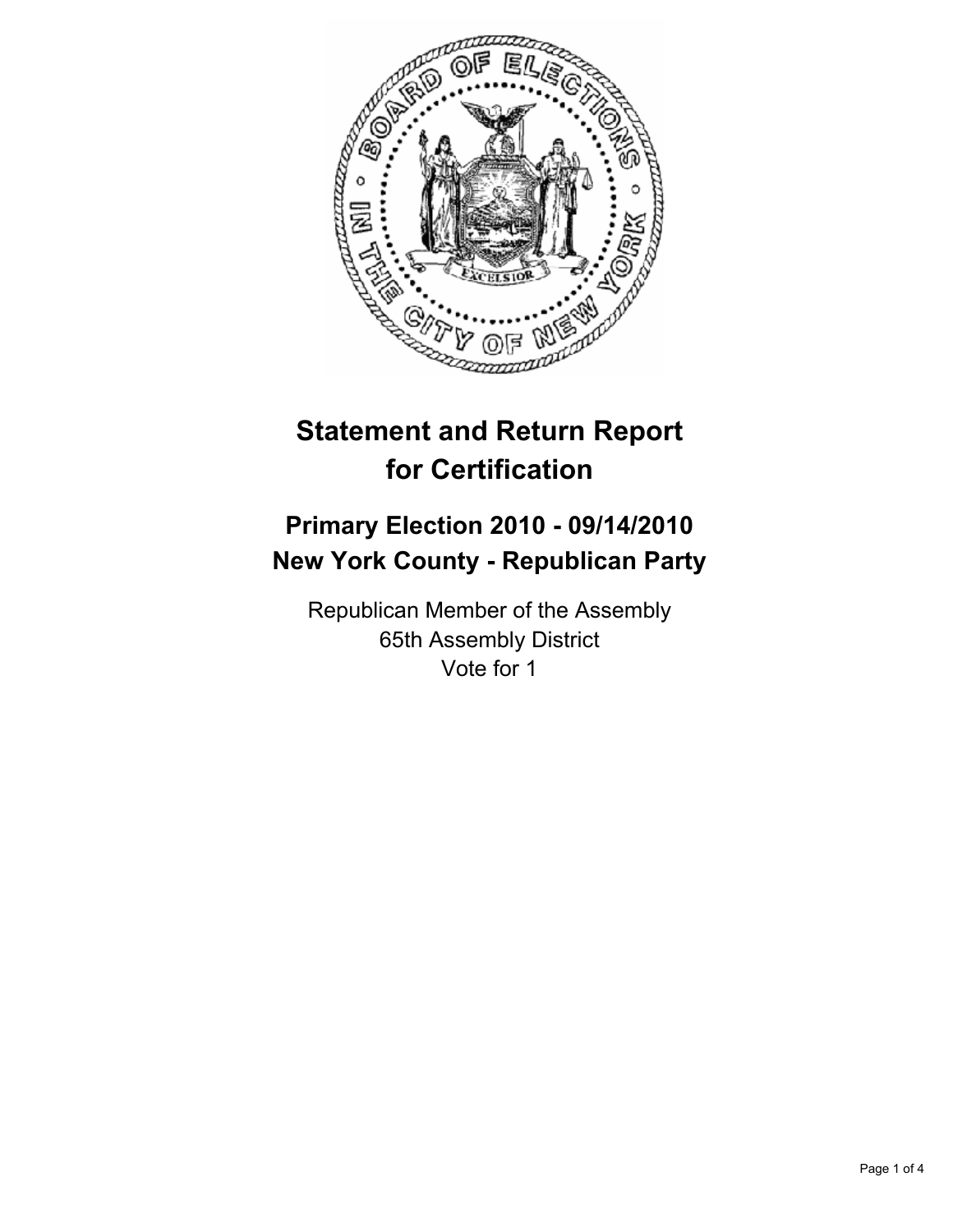

#### **Assembly District 65**

| <b>PUBLIC COUNTER</b>            | 1,851 |
|----------------------------------|-------|
| EMERGENCY                        | 0     |
| ABSENTEE/MILITARY                | 61    |
| AFFIDAVIT                        | 36    |
| ADAM FISHMAN (WRITE-IN)          | 1     |
| AIMEE BARTOL (WRITE-IN)          | 1     |
| <b>BRUCE KAPITO (WRITE-IN)</b>   | 1     |
| CAROLYNE MALONY (WRITE-IN)       | 1     |
| CHRISTMA TITUS (WRITE-IN)        | 1     |
| CONCETTA CASTELLAN (WRITE-IN)    | 1     |
| DAN HOLZAN (WRITE-IN)            | 1     |
| DAVID MALPASSI (WRITE-IN)        | 1     |
| EJ ZGODNY (WRITE-IN)             | 1     |
| FRANKLIN SHARP (WRITE-IN)        | 1     |
| HULFURUS (WRITE-IN)              | 1     |
| <b>IVEN TABB (WRITE-IN)</b>      | 1     |
| JACQUELINE LUDORF (WRITE-IN)     | 1     |
| JONATHAN BING (WRITE-IN)         | 1     |
| KATIE BOLLBACH (WRITE-IN)        | 1     |
| KERILYN JOHNSON (WRITE-IN)       | 1     |
| LEFT BLANK (WRITE-IN)            | 9     |
| LOIS AUDERMA (WRITE-IN)          | 1     |
| MARGARET JOHNSON (WRITE-IN)      | 1     |
| MARK DELLER (WRITE-IN)           | 1     |
| MATTHEW GRIECO (WRITE-IN)        | 1     |
| MICHAEL K ZUMBLASKAS (WRITE-IN)  | 1     |
| MICHAEL K ZUMBLUSKAS (WRITE-IN)  | 6     |
| MICHAEL K. ZUMSLASKAS (WRITE-IN) | 1     |
| MICHAEL ZUCKERMAN (WRITE-IN)     | 1     |
| MICHAEL ZUMBLUSKA (WRITE-IN)     | 3     |
| MICHAEL ZUMBLUSMS (WRITE-IN)     | 1     |
| MICKEY MOUSE (WRITE-IN)          | 1     |
| MIDNEAL K ZUMBLUSKES (WRITE-IN)  | 1     |
| MIKE ZUMBLUSKES (WRITE-IN)       | 1     |
| NO NAME (WRITE-IN)               | 78    |
| RICH HASIN (WRITE-IN)            | 1     |
| ROBERT ERC (WRITE-IN)            | 1     |
| RON ZUCKER (WRITE-IN)            | 1     |
| RYAN UMANE (WRITE-IN)            | 2     |
| SAMUEL RIVERS (WRITE-IN)         | 2     |
| SNOOPY (WRITE-IN)                | 1     |
| THOMAS OGNIBENE (WRITE-IN)       | 1     |
| TREVOR WORRELL (WRITE-IN)        | 1     |
| <b>Total Votes</b>               | 133   |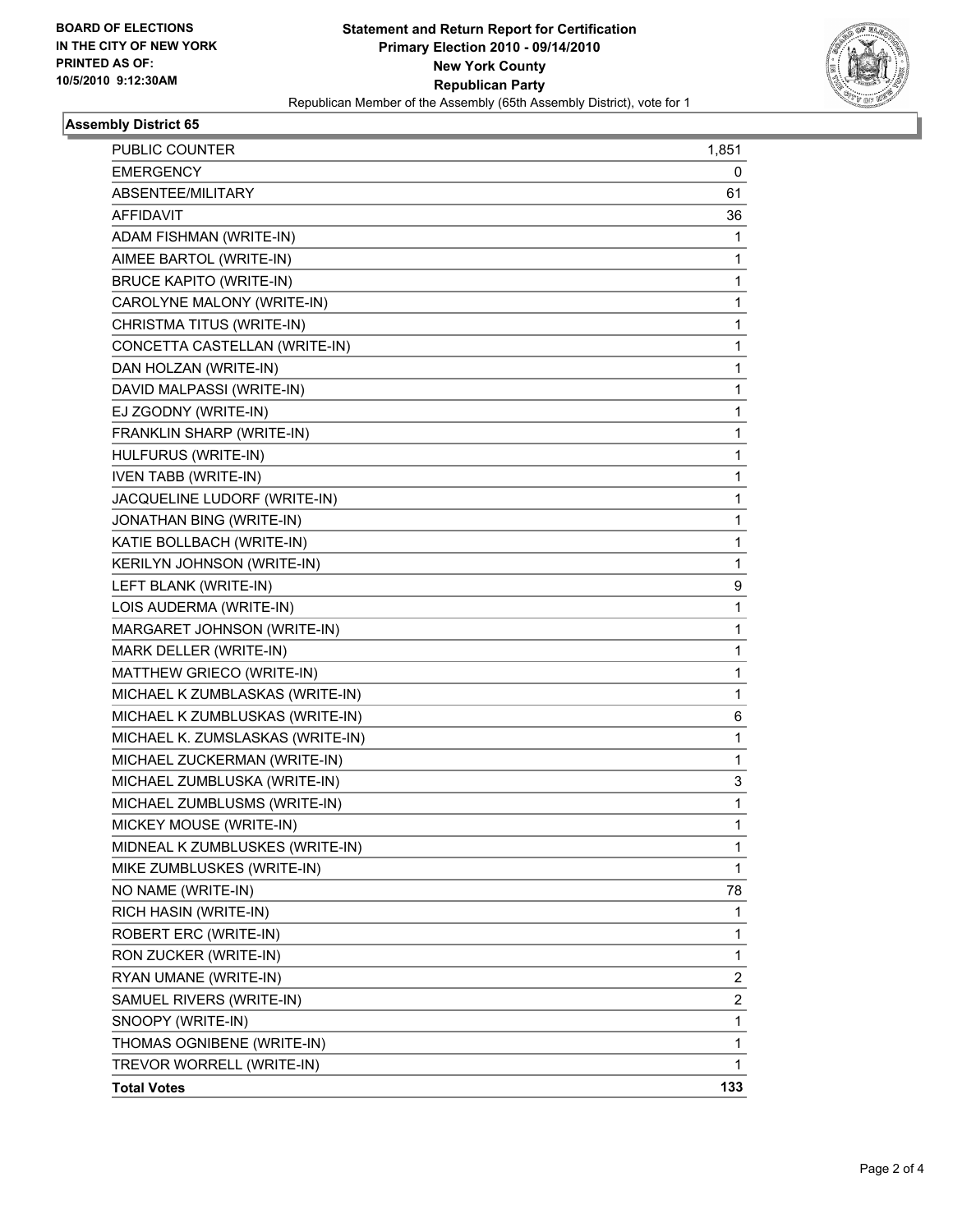

#### **Total for Republican Member of the Assembly (65th Assembly District) - New York County**

| PUBLIC COUNTER                   | 1,851        |
|----------------------------------|--------------|
| <b>EMERGENCY</b>                 | 0            |
| ABSENTEE/MILITARY                | 61           |
| <b>AFFIDAVIT</b>                 | 36           |
| ADAM FISHMAN (WRITE-IN)          | 1            |
| AIMEE BARTOL (WRITE-IN)          | 1            |
| <b>BRUCE KAPITO (WRITE-IN)</b>   | 1            |
| CAROLYNE MALONY (WRITE-IN)       | 1            |
| CHRISTMA TITUS (WRITE-IN)        | 1            |
| CONCETTA CASTELLAN (WRITE-IN)    | 1            |
| DAN HOLZAN (WRITE-IN)            | 1            |
| DAVID MALPASSI (WRITE-IN)        | 1            |
| EJ ZGODNY (WRITE-IN)             | 1            |
| FRANKLIN SHARP (WRITE-IN)        | 1            |
| HULFURUS (WRITE-IN)              | 1            |
| <b>IVEN TABB (WRITE-IN)</b>      | 1            |
| JACQUELINE LUDORF (WRITE-IN)     | 1            |
| JONATHAN BING (WRITE-IN)         | 1            |
| KATIE BOLLBACH (WRITE-IN)        | 1            |
| KERILYN JOHNSON (WRITE-IN)       | 1            |
| LEFT BLANK (WRITE-IN)            | 9            |
| LOIS AUDERMA (WRITE-IN)          | 1            |
| MARGARET JOHNSON (WRITE-IN)      | 1            |
| MARK DELLER (WRITE-IN)           | 1            |
| MATTHEW GRIECO (WRITE-IN)        | 1            |
| MICHAEL K ZUMBLASKAS (WRITE-IN)  | 1            |
| MICHAEL K ZUMBLUSKAS (WRITE-IN)  | 6            |
| MICHAEL K. ZUMSLASKAS (WRITE-IN) | 1            |
| MICHAEL ZUCKERMAN (WRITE-IN)     | 1            |
| MICHAEL ZUMBLUSKA (WRITE-IN)     | 3            |
| MICHAEL ZUMBLUSMS (WRITE-IN)     | 1            |
| MICKEY MOUSE (WRITE-IN)          | 1            |
| MIDNEAL K ZUMBLUSKES (WRITE-IN)  | 1            |
| MIKE ZUMBLUSKES (WRITE-IN)       | 1            |
| NO NAME (WRITE-IN)               | 78           |
| RICH HASIN (WRITE-IN)            | 1            |
| ROBERT ERC (WRITE-IN)            | 1            |
| RON ZUCKER (WRITE-IN)            | 1            |
| RYAN UMANE (WRITE-IN)            | 2            |
| SAMUEL RIVERS (WRITE-IN)         | 2            |
| SNOOPY (WRITE-IN)                | 1            |
| THOMAS OGNIBENE (WRITE-IN)       | 1            |
| TREVOR WORRELL (WRITE-IN)        | $\mathbf{1}$ |
| <b>Total Votes</b>               | 133          |
|                                  |              |